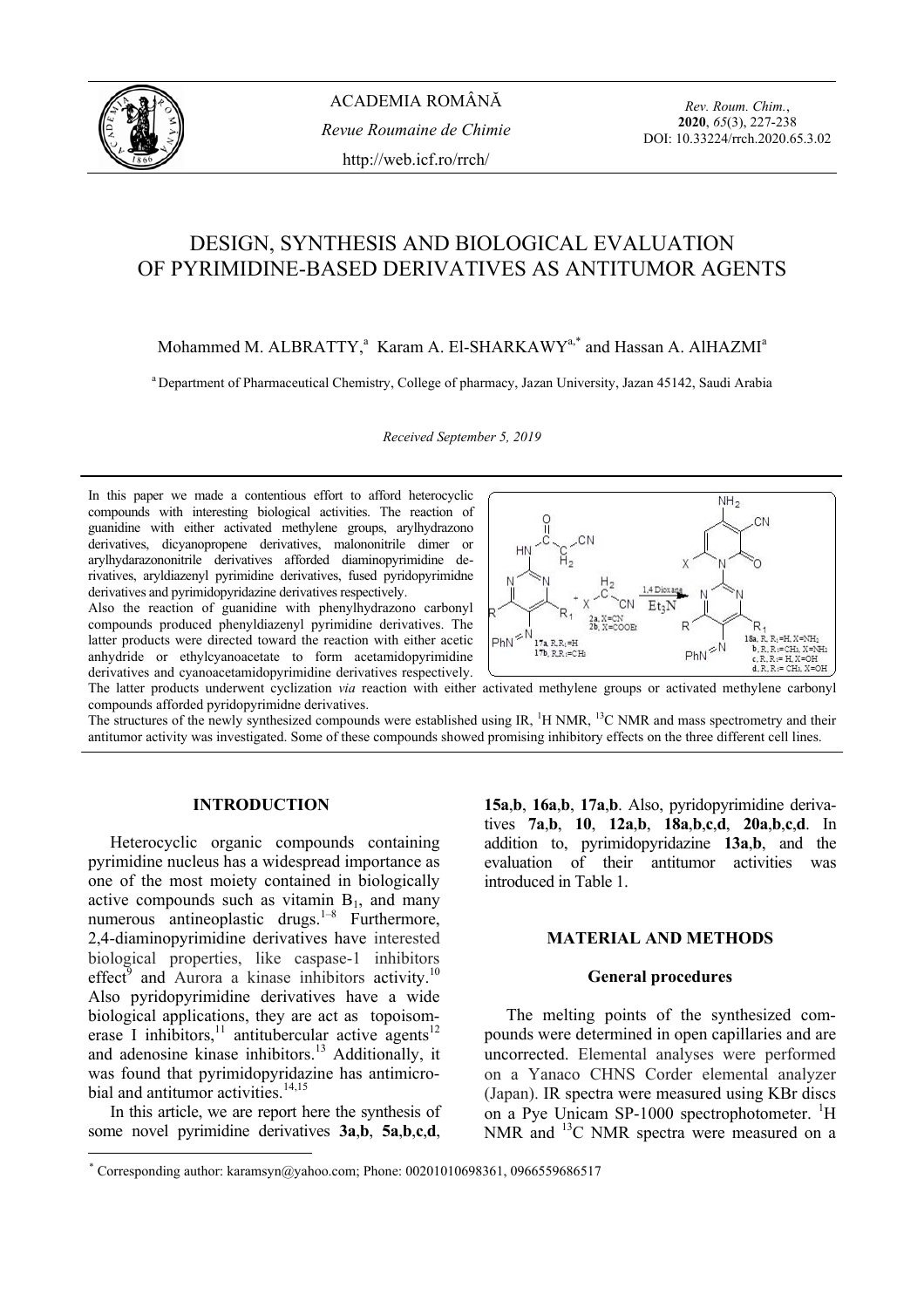Varian EM 390-200 M*Hz* instrument with  $CD<sub>3</sub>SOCD<sub>3</sub>$  as the solvent using TMS as an internal standard material, the chemical shifts were expressed as δ ppm. Mass spectra were recorded on Kratos (75 eV) MS equipment (Germany).

# *General procedures for the synthesis of compound: pyrimidine-2,4,6-triamine* (**3a**) *and 2,6-diaminopyrimidin-4-ol*(**3b**)

Either malononitrile (**2a**) (0.66 g, 0.01 mol) or ethylcyanoacetate (**2b**) (1.131 g, 0.0l mol) was added to a solution of guanidine (**1**) (0.591 g, 0.0l mol) in ethanol (50 mL) containing a catalytic amount of triethylamine (0.5 mL). The reaction mixture, in each case, was heated under reflux for 4h, then poured onto ice-water mixture containing few drops of hydrochloric acid. The solid product formed was collected by filtration.

Compound **3a**: Brown crystals from ethanol, yield 74%, 0.926 g, m.p. 248-250 ºC. IR (KBr):  $v/cm^{-1}$  = 3412-3288 (3NH<sub>2</sub>), 1660 (C=N), 1649 (C=C). <sup>1</sup>H NMR (DMSO-d<sub>6</sub>)  $\delta$  = 5.52, 5.87, 6.12 (3s, 6H, D<sub>2</sub>O-exchangeable,  $3NH_2$ ), 6.43 (s, 1H, pyrimidine ring). MS (relative intensity) m/z: 125  $(M^+$ , 28.2%). Calcd for C<sub>4</sub>H<sub>7</sub>N<sub>5</sub> (125.13) : C, 38.39; H, 5.64; N, 55.97%. Found: C, 38.64; H, 5.29; N, 55.69%.

Compound **3b**: Faint yellow powder from ethanol, yield 66%, 0.832 g, m.p. 284-286 ºC. IR (KBr):  $v/cm-1 = 3455-3156$  (2NH<sub>2</sub>, OH), 1664 (C=N), 1651 (C=C). <sup>1</sup>H NMR (DMSO-d6)  $\delta$  = 5.76, 6.22 (2s, 4H,  $D_2O$ -exchangeable,  $2NH_2$ ), 6.61 (s, 1H, pyrimidine ring),  $9.77$  (s, 1H, D<sub>2</sub>O-exchangeable, OH). MS (relative intensity) m/z: 126 (M+, 19.5%). Calcd for C4H6N4O (126.12) : C, 38.09; H, 4.80; N, 44.42%. Found: C, 37.84; H, 5.03; N, 44.23%.

*General procedure for the synthesis of compound: 5-(phenyldiazenyl)pyrimidine-2,4,6-triamine* (**5a**)*, 5-((chlorohexa-1,3,5-triynyldiazenyl)pyrimidine-2,4,6-triamine* (**5b**)*, 2,6-diamino-5-(phenyldiazenyl) pyrimidin-4-ol* (**5c**) *and 2,6-diamino-5- ((chloro- hexa-1,3,5-triynyl)diazenyl)pyrimidine-4 ol* (**5d**)

Either arylhydrazono derivatives (**4a**), (0.85 g, 0.005 mol), (**4b**) (1.023 g, 0.005 mol), (**4c**) (1.085 g, 0.005 mol) or (**4d**) (1.258 g, 0.005 mol) was added to a solution of compound (**1**) (0.33 g, 0.005 mol) in ethanol (50 mL) containing a catalytic amount of triethylamine (0.5 ml). The reaction mixture in each case, was heated under reflux for 4h, then poured onto ice-water mixture containing few drops of hydrochloric acid. The solid product, in each case, was formed, collected by filtration.

Compound **5a**: Pale brown crystals from ethanol, yield 53%, 0.607 g, m.p. 171-173ºC. IR (KBr):  $v/cm^{-1}$  = 3441-3286 (3NH<sub>2</sub>), 3048 (CH) aromatic), 1656 (C=N). <sup>1</sup>H NMR (DMSO-d<sub>6</sub>)  $\delta = 4.22, 4.63, 4.91$  (3s, 6H, D<sub>2</sub>O-exchangeable,  $3NH_2$ ), 6.87-7.23 (m, 5H, C<sub>6</sub>H<sub>5</sub>). <sup>13</sup>C NMR:  $\delta$  = 122.3, 125.4, 126.8, 129.2, 131.1, 134.1, 135.3, 137.2, 138.8, 140.5 (pyrimidine C, C<sub>6</sub>H<sub>5</sub> C). Calcd for  $C_{10}H_{11}N_7$  (229.24): C, 52.39; H, 4.84; N, 42.77%. Found: C, 52.64; H, 4.57; N, 42.99%.

Compound **5b**: Off white crystals from ethanol, yield 48%, 0.633 g, m.p. 152-154ºC. IR (KBr):  $v/cm^{-1}$  = 3467-3321 (3NH<sub>2</sub>), 3054 (CH aromatic), 1652 (C=N). <sup>1</sup>H NMR (DMSO-d<sub>6</sub>)  $\delta$  = 4.43, 4.68, 5.23 (3s, 6H, D<sub>2</sub>O-exchangeable, 3NH<sub>2</sub>), 7.25-7.38 (d.d, 4H,  $C_6H_4$ ). <sup>13</sup>C NMR:  $\delta$  = 120.2, 123.8, 126.2, 129.4, 132.5, 134.7, 136.2, 139.7, 140.8, 141.9, 143.1 (pyrimidine C,  $C_6H_4$  C). Calcd for  $C_{10}H_{10}CN_7$  (263.69): C, 45.55; H, 3.82; N, 37.18%. Found: C, 45.31; H, 3.56; N, 37.44%.

Compound **5c**: White crystals from ethanol, yield 60%, 0.691 g, m.p. 209-211 ºC. IR (KBr):  $v/cm^{-1}$  = 3431-3265 (2NH<sub>2</sub>, OH), 3051 (CH) aromatic), 1650 (C=N). <sup>1</sup>H NMR (DMSO-d<sub>6</sub>)  $\delta$  = 4.27, 5.18 (2s, 4H, D<sub>2</sub>O-exchangeable, 2NH<sub>2</sub>), 7.16-7.32 (m, 5H, C<sub>6</sub>H<sub>5</sub>), 9.33 (s, 1H, D<sub>2</sub>Oexchangeable, OH). <sup>13</sup>C NMR:  $\delta$  = 118.7, 121.3, 123.1, 124.2, 125.6, 126.6, 130.1, 134.2, 137.7, 140.6 (pyrimidine C,  $C_6H_5$  C). Calcd for  $C_{10}H_{10}N_6O (230.09)$ : C, 52.17; H, 4.38; N, 36.50%. Found: C, 52.44; H, 4.22; N, 36.24%.

Compound **5d**: Off White crystals from ethanol, yield 55%, 0.726 g, m.p. 189-190 ºC. IR (KBr):  $v/cm^{-1}$  = 3389-3177 (2NH<sub>2</sub>, OH), 3053 (CH) aromatic), 1651 (C=N). <sup>1</sup>H NMR (DMSO-d<sub>6</sub>) δ = 4.11, 4.43 (2s, 4H,  $D_2O$ -exchangeable,  $2NH_2$ ), 7.42-7.65 (d.d, 4H, C<sub>6</sub>H<sub>4</sub>), 8.56 (s, 1H, D<sub>2</sub>Oexchangeable, OH). <sup>13</sup>C NMR:  $\delta = 121.1, 123.5,$ 124.7, 126.3, 127.9, 129.2, 130.2, 132.4, 135.4, 138.6 (pyrimidine C, C6H4 C). Calcd for  $C_{10}H_9C/N_6O$  (264.67): C, 45.38; H, 3.43; N, 31.75%. Found: C, 45.15; H, 3.18; N, 31.49%.

## *General procedure for the synthesis of compounds: pyrido[2,3-d]pyrimidine-2,4,7-triamine* (**7a**) *and 2,4-diaminopyrido[2,3-d]pyrimidin-7-ol* (**7b**)

To a solution of compound (**1**) (0.33 g, 0.005 mol) in ethanol (50 mL) containing (0.5 mL) of trimethylamine. Either compound (**6a**), (0.585 g, 0.005 mol), or (**6b**) (0.82 g, 0.005 mol) was added. The reaction mixture, in each case, was heated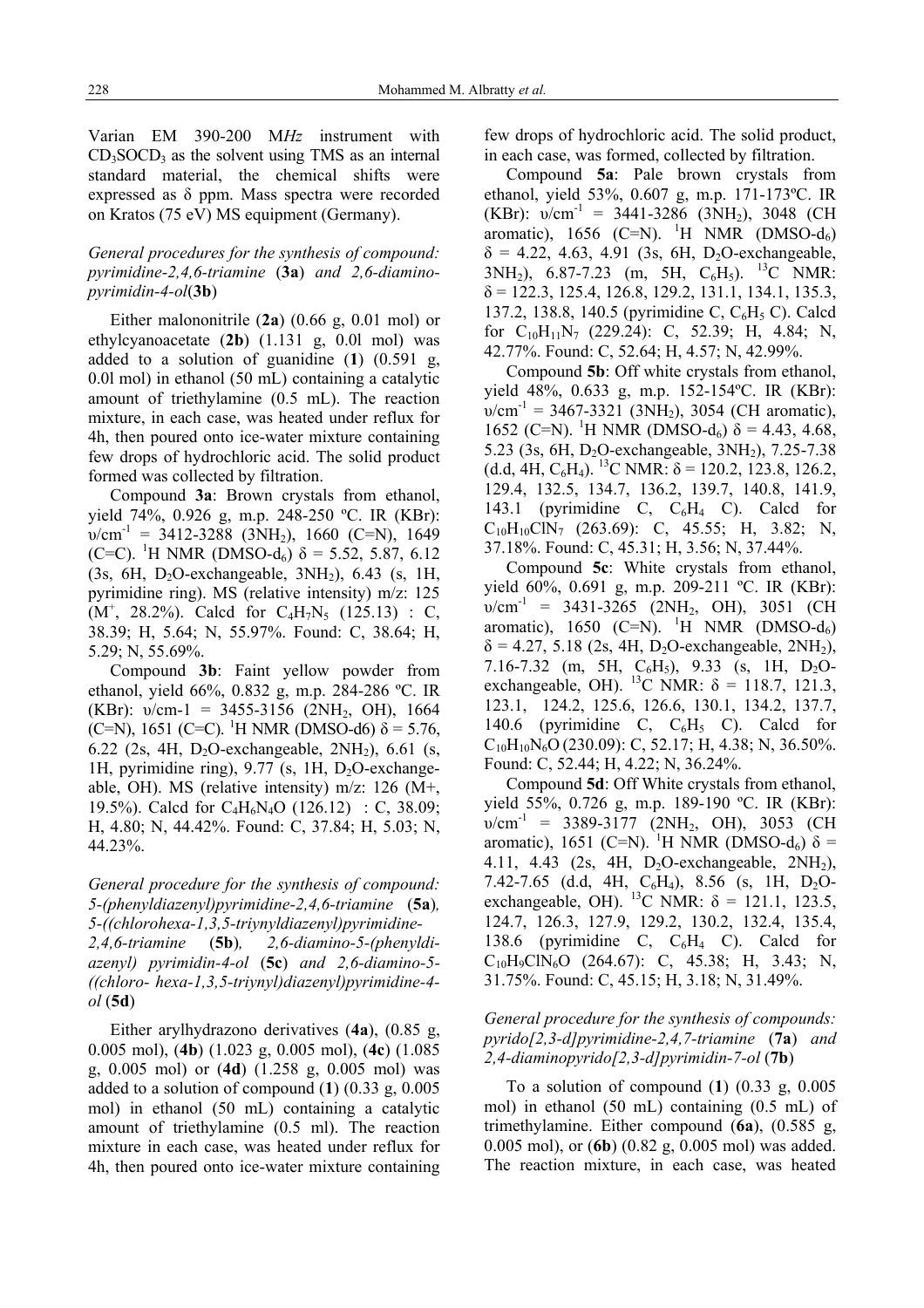under reflux for 5h, then poured onto ice-water mixture containing few drops of hydrochloric acid. The solid product formed was collected by filtration.

Compound **7a**: Creamy white crystals from 1,4 dioxane, yield 60%, 0.528 g, m.p. 232-234 ºC. IR (KBr):  $v/cm^{-1} = 3324-3198$  (3NH<sub>2</sub>), 1657 (C=N), 1646 (C=C). <sup>1</sup>H NMR (DMSO-d<sub>6</sub>)  $\delta$  = 4.44, 4.78, 5.86 (3s, 6H, D<sub>2</sub>O-exchangeable, 3NH<sub>2</sub>), 6.55-6.73 (m, 2H, pyridine ring). MS (relative intensity) m/z: 176 (M<sup>+</sup>, 12.8%). Calcd for  $C_7H_8N_6$  (176.18): C, 47.72; H, 4.58; N, 47.70%. Found: C, 47.43; H, 4.74; N, 47.49%.

Compound **7b**: White crystals from 1,4 dioxane, yield 55%, 0.487 g, m.p. 218-220 ºC. IR (KBr):  $v/cm^{-1}$  = 3314-3129 (2NH<sub>2</sub>, OH), 1653 (C=N), 1645 (C=C). <sup>1</sup>H NMR (DMSO-d<sub>6</sub>)  $\delta$  = 4.33, 4.67 (2s, 4H,  $D_2O$ -exchangeable,  $2NH_2$ ), 6.85-6.96 (m, 2H, pyridine ring),  $9.76$  (s, 1H, D<sub>2</sub>O-exchangeable, OH). MS (relative intensity) m/z: 178  $[M+1]^+$ , 19.1%. Calcd for C<sub>7</sub>H<sub>7</sub>N<sub>5</sub>O (177.16): C, 47.46; H, 3.98; N, 39.53%. Found: C, 47.23; H, 3.66; N, 39.79%.

## *General procedure for the synthesis of compound: pyrido[2,3-d]pyrimidine-2,4,5,7-tetraamine* (**10**)

The solution of guanidine **1** (0.33 g, 0.005 mol) in ethanol (50 mL) containing (0.5 mL) of piperidine. Compound (**9**) (0.66 g, 0.005 mol) was added. The reaction mixture was heated under reflux for 8 h, then poured onto ice-water mixture containing few drops of hydrochloric acid. The crude solid product was collected by filtration.

Compound **10**: Pale brown crystals from 1,4 dioxane, yield 47%, 0.449 g, m.p. 183-185 ºC. IR (KBr):  $v/cm^{-1} = 3277-3134$  (4NH<sub>2</sub>), 1658 (C=N),  $1644$  (C=C). <sup>1</sup>H NMR (DMSO-d<sub>6</sub>)  $\delta$  = 4.18, 4.66, 4.92, 5.37 (4s, 8H, D2O-exchangeable, 4NH2), 6.73 (s, 1H, fused pyridine ring). MS (relative intensity) m/z: 191 (M<sup>+</sup>, 22.4%). Calcd for C<sub>7</sub>H<sub>9</sub>N<sub>7</sub> (191.19): C, 43.97; H, 4.74; N, 51.28%. Found: C, 43.69; H, 4.93; N, 51.63%.

*General procedure for the synthesis of compounds: 6-(phenyldiazenyl)pyrido[2,3-d]pyrimidine-2,4,5, 7-tetraamine* (**12a**)*, 6-((chlorohexa-1,3,5-triynyl) diazenyl) pyrido [2,3-d]pyrimidine-2,4,5,7-tetraamine*  (**12b**)*, 4,5-diamino-7-imino-1-phenyl-1,7-di-hydropyrimido[4,5-c]pyridazine-3-carbonitrile* (**13a**) *and 4,5-diamino-1-(chlorohexa-1,3,5-triynyl)-7 imino-1,7-dihydropyridazino[3,4-d]pyrimidine-3 carbonitrile* (**13b**)

The reactions began, either compound **11a** (1.181 g, 0.005 mol), **11b** (1.353 g, 0.005 mol), **11c** (1.181 g, 0.005 mol) or **11d** (1.353 g, 0.005 mol) was added to a solution of guanidine **1** (0.33 g, 0.005 mol) in 50 mL of ethanol containing dimethylformamide (5.0 mL) and triethylamine (1.0 mL) as a catalyst. The reaction mixture was heated under reflux for 6 h for compounds **12a**,**b**, and 9 h for compounds **13a**,**b** till ammonia odor disappeared. The formation of the solid products were cooled and poured onto ice containing a few drops of HCl and filtered out.

Compound **12a**: Off-white crystals from ethanol, yield 47%, 0.693 g, m.p. 114-116 ºC. IR (KBr):  $v/cm^{-1}$  = 3322-3184 (4NH<sub>2</sub>), 3051 (CH) aromatic), 1653 (C=N), 1646 (C=C). <sup>1</sup>H NMR (DMSO-d<sub>6</sub>)  $\delta$  = 4.25, 4.78, 5.12, 5.66 (4s, 8H, D<sub>2</sub>O-exchangeable, 4NH<sub>2</sub>), 7.14-7.33 (m, 5H, C<sub>6</sub>H<sub>5</sub>). <sup>13</sup>C NMR: δ = 117.3, 120.8, 122.7, 125.1, 127.2, 128.3, 130.5, 131.8, 133.6, 135.7, 136.9, 138.5, 140.4 (pyrimidine C, pyridine C,  $C_6H_5$  C). MS (relative intensity)  $m/z$ : 295 (M<sup>+</sup>, 17.5%). Calcd for  $C_{13}H_{13}N_9$  (295.30): C, 52.87; H, 4.44; N, 42.69%. Found: C, 52.63; H, 4.21; N, 42.96%.

Compound **12b**: Pale brown crystals from ethanol, yield 55%, 0.907 g, m.p. 138-140 ºC. IR (KBr):  $v/cm^{-1}$  = 3282-3155 (4NH<sub>2</sub>), 3053 (CH) aromatic), 1658 (C=N), 1649 (C=C). <sup>1</sup>H NMR (DMSO-d<sub>6</sub>)  $\delta$  = 4.17, 4.54, 4.83, 5.25 (4s, 8H, D2O-exchangeable, 4NH2), 7.39-7.58 (d.d, 4H, C<sub>6</sub>H<sub>4</sub>). <sup>13</sup>C NMR: δ = 119.8, 121.6, 122.9, 124.7, 126.2, 127.2, 130.8, 132.5, 135.3, 137.3, 139.2, 140.1, 142.3 (pyrimidine C, pyridine C, C6H4 C). MS (relative intensity)  $m/z$ : 329 (M<sup>+</sup>, 13.4%). Calcd for  $C_{13}H_{12}CN_9$  (329.75): C, 47.35; H, 3.67; N, 38.23%. Found: C, 47.61; H, 3.90; N, 38.02%.

Compound **13a**: Yellow crystals from ethanol, yield 51%, 0.709 g, m.p. 250-252 ºC. IR (KBr):  $v/cm^{-1}$  = 3377-3134 (2NH<sub>2</sub>, NH), 3047 (CH) aromatic), 2221 (CN), 1656 (C=N), 1644 (C=C). <sup>1</sup>H NMR (DMSO-d<sub>6</sub>)  $\delta$  = 4.34, 4.81 (2s, 4H, D<sub>2</sub>Oexchangeable,  $2NH_2$ ),  $7.22-7.47$  (m, 5H,  $C_6H_5$ ), 10.23 (s, 1H,  $D_2O$ -exchangeable, NH) . <sup>13</sup>C NMR:  $\delta$  = 115.7 (CN), 116.8, 118.9, 121.2, 123.6, 125.7, 127.6, 130.3, 132.5, 134.7, 136.5, 139.4 (pyrimidine C, pyridazine C,  $C_6H_5$  C). MS (relative intensity)  $m/z$ : 278 ( $M^+$ , 13.7%). Calcd for  $C_{13}H_{10}N_8$  (278.27): C, 56.11; H, 3.62; N, 40.27%. Found: C, 56.37; H, 3.33; N, 40.55%.

Compound **13b**: Yellow crystals from ethanol, yield 43%, 0.672 g, m.p. 200-202 ºC. IR (KBr):  $v/cm^{-1}$  = 3334-3121 (2NH<sub>2</sub>, NH), 3055 (CH) aromatic), 2223 (CN), 1654 (C=N), 1641 (C=C). <sup>1</sup>H NMR (DMSO-d<sub>6</sub>) δ = 4.56, 5.34 (2s, 4H, D<sub>2</sub>Oexchangeable,  $2NH_2$ ),  $7.41-7.58$  (dd,  $4H$ ,  $C_6H_4$ ), 10.52 (s, 1H,  $D_2O$ -exchangeable, NH) . <sup>13</sup>C NMR: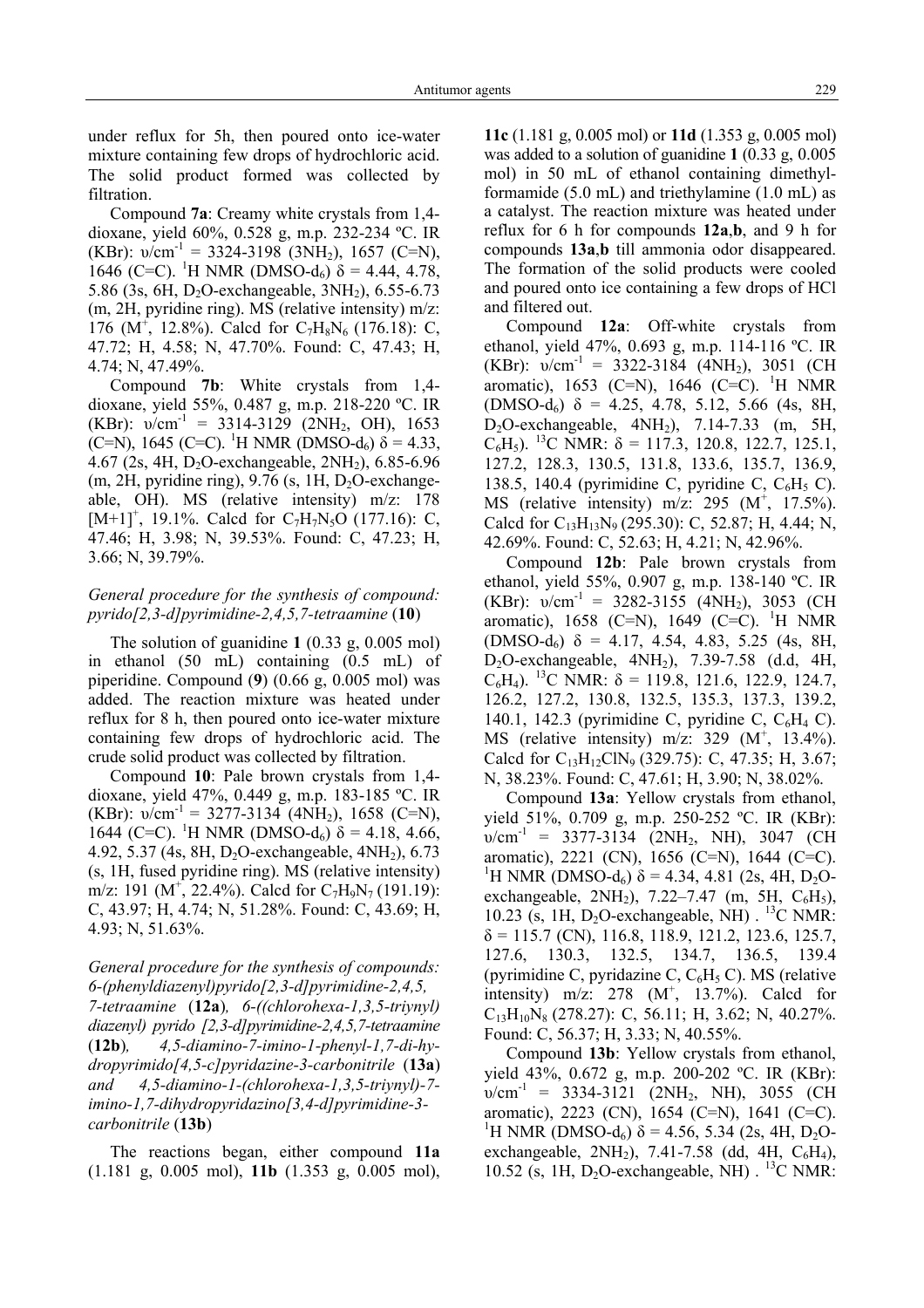$\delta$  = 117.2 (CN), 118.8, 119.7, 121.4, 122.8, 124.6, 128.3, 130.1, 132.7, 135.8, 137.9, 139.7 (pyrimidine C, pyridazine C,  $C_6H_4$  C). MS (relative intensity) m/z: 312 (M<sup>+</sup>, 10.2%). Calcd for  $C_{13}H_9C1N_8$ (312.72): C, 49.93; H, 2.90; N, 35.83%. Found: C, 49.66; H, 3.16; N, 35.58%.

*General procedure for the synthesis of compounds: 5-(phenyldiazenyl)pyrimidin-2-amine* (**15a**) *and 4,6-dimethyl-5-(phenyldiazenyl)pyrimidin-2-amine*  (**15b**)

A mixture of guanidine **1** (0.33 g, 0.005 mol) in 50 mL of ethanol was treated with an equimolar amount of either compounds **14a** (0.88 g, 0.005 mol) or **14b** (1.021 g, 0.005 mol). The clear solution was heated under reflux for 6 h, concentrated, poured onto ice water and neutralized with dil. HCl. The solid obtained was filtered off, washed with cold water, ethanol and dried.

Compound **15a**: Yellow crystals from ethanol, yield 54%, 0.537 g, m.p. 127-128 ºC. IR (KBr):  $v/cm^{-1}$ = 3378-3226 (NH<sub>2</sub>), 3049 (CH aromatic), 1659 (C=N), 1649 (C=C). <sup>1</sup>HNMR (DMSO)  $\delta$  = 4.86 (s, 2H, D<sub>2</sub>O-exchangeable, NH<sub>2</sub>),  $6.67-6.77$  (s, 2H, pyrimidine ring),  $7.16 - 7.38$  (m,  $5H$ ,  $C_6H_5$ ). MS (relative intensity) m/z: 199  $(M^+, 14.8\%)$ . Calcd for C10H9N5 (199.21): C, 60.29; H, 4.55; N, 35.16%. Found: C, 60.55; H, 4.28; N, 35.44%.

Compound **15b**: Yellowish brown crystals from ethanol, yield 47%, 0.534 g, m.p. 155-157 ºC. IR (KBr):  $v/cm^{-1}$ = 3355-3248 (NH<sub>2</sub>), 3055 (CH) aromatic), 2987 (CH3), 1662 (C=N), 1653 (C=C). <sup>1</sup>HNMR (DMSO) δ = 1.69, 1.97 (2s, 6H, 2CH<sub>3</sub>), 4.53 (s, 2H,  $D_2O$ -exchangeable, NH<sub>2</sub>), 7.21-7.42 (m, 5H,  $C_6H_5$ ). MS (relative intensity) m/z: 228  $[M+1]^+, 21.4\%$ . Calcd for C<sub>12</sub>H<sub>13</sub>N<sub>5</sub> (227.27): C, 63.42; H, 5.77; N, 30.82%. Found: C, 63.70; H, 5.52; N, 30.55%.

## *General procedure for the synthesis of compounds: N-(5-(phenyldiazenyl)pyrimidin-2-yl)acetamide*  (**16a**) *and N-(4,6-dimethyl-5-(phenyldiazenyl) pyrimidin-2-yl) acetamide* (**16b**)

To a solution of either 5-(phenyldiazenyl) pyrimidin-2-amine (**15a**) (0.398 g, 0.002 mol) or 4,6-dimethyl-5-(phenyldiazenyl)pyrimidin-2-amine (**15b**) (0.454 g, 0.002 mol) in glacial acetic acid (40 mL), acetic anhydride (0.208 g, 0.002 mol) was added The reaction mixture was then refluxed for 4 h, cooled, then poured on ice-water and the formed precipitate product in each case was filtered out.

Compound **16a**: Off-white crystals from ethanol, yield 60%, 0.289 g, m.p. 179-181 ºC. IR (KBr):  $v/cm^{-1}$ = 3264 (NH), 3052 (CH aromatic), 2990  $(CH_3)$ , 1681 (C=O), 1655 (C=N), 1647 (C=C). <sup>1</sup>HNMR (DMSO)  $\delta$  = 1.77 (s, 3H, CH<sub>3</sub>), 6.44-6.53  $(s, 2H, pyrimidine ring), 7.22-7.43 (m, 5H, C<sub>6</sub>H<sub>5</sub>),$ 10.12 (s, 1H, D2O-exchangeable, NH), MS (relative intensity) m/z: 241  $(M^+, 23.4\%)$ . Calcd for  $C_{12}H_{11}N_5O$  (241.25): C, 59.74; H, 4.60; N, 29.03%. Found: C, 60.02; H, 4.88; N, 29.31%.

Compound **16b**: Creamy white crystals from ethanol, yield 55%, 0.296 g, m.p. 227-229 ºC. IR (KBr):  $v/cm^{-1}$ = 3223 (NH), 3046 (CH aromatic), 2984 (CH3), 1676 (C=O), 1652 (C=N), 1643 (C=C). <sup>1</sup>HNMR (DMSO)  $\delta$  = 1.63, 1.77, 1.85 (3s, 9H, 3CH<sub>3</sub>), 7.33-7.54 (m, 5H, C<sub>6</sub>H<sub>5</sub>), 10.43 (s, 1H,  $D_2O$ -exchangeable, NH),. MS (relative intensity) m/z: 269 ( $\dot{M}^+$ , 21.1%). Calcd for C<sub>14</sub>H<sub>15</sub>N<sub>5</sub>O (269.30): C, 62.44; H, 5.61; N, 26.01%. Found: C, 62.17; H, 5.35; N, 25.73%.

*General procedure for the synthesis of compounds: 2-cyano-N-(5-(phenyldiazenyl) pyrimidin-2 yl)acetamide* (**17a**) *and 2-cyano-N-(4,6-dimethyl-5-(phenyldiazenyl) pyrimidin-2-yl)acetamide* (**17b**)

To either solution of compound **15a** (0.398 g, 0.002 mol) or **15b** (0.454 g, 0.002 mol) in dimethyl formamide (10 mL) ethyl cyanoacetate (0.226 g, 0.002 mol) was added. The reaction mixture was heated under reflux for 4 h and the reaction was monitored under TLC control then, poured onto ice/water and the formed solid product in each case was collected by filtration.

Compound **17a**: Pale brown crystals from ethanol, yield 53%, 0.282 g, m.p. 162-164 ºC. IR (KBr):  $v/cm^{-1}$ = 3223 (NH), 3045 (CH aromatic), 2965 (CH2), 2223 (CN), 1669 (C=O), 1654 (C=N), 1649 (C=C). <sup>1</sup>HNMR (DMSO) δ = 3.12 (s, 2H, CH2), 6.17-6.34 (s, 2H, pyrimidine ring), 7.29-7.41 (m, 5H,  $C_6H_5$ ), 9.54 (s, 1H,  $D_2O$ -exchangeable, NH),. MS (relative intensity) m/z:  $266$  (M<sup>+</sup>, 15.8%). Calcd for  $C_{13}H_{10}N_6O$  (266.26): C, 58.64; H, 3.79; N, 31.56%. Found: C, 58.90; H, 4.05; N, 31.81%.

Compound **17b**: Pale brown crystals from ethanol, yield 57%, 0.335 g, m.p. 149-151 ºC. IR (KBr):  $v/cm^{-1}$ = 3318 (NH), 3052(CH aromatic), 2985 (CH3), 2965 (CH2), 2221 (CN), 1672 (C=O), 1657 (C=N), 1646 (C=C). <sup>1</sup>HNMR (DMSO) δ = 1.95, 2.14 (2s, 6H, 2CH3), 3.28 (s, 2H, CH2), 7.18- 7.33 (m, 5H,  $C_6H_5$ ), 9.39 (s, 1H, D<sub>2</sub>O-exchangeable, NH),. MS (relative intensity) m/z: 294 ( $M^+$ , 18.2%). Calcd for  $C_{15}H_{14}N_6O$  (294.31): C, 61.21; H, 4.79; N, 28.55%. Found: C, 61.50; H, 4.53; N, 28.29%.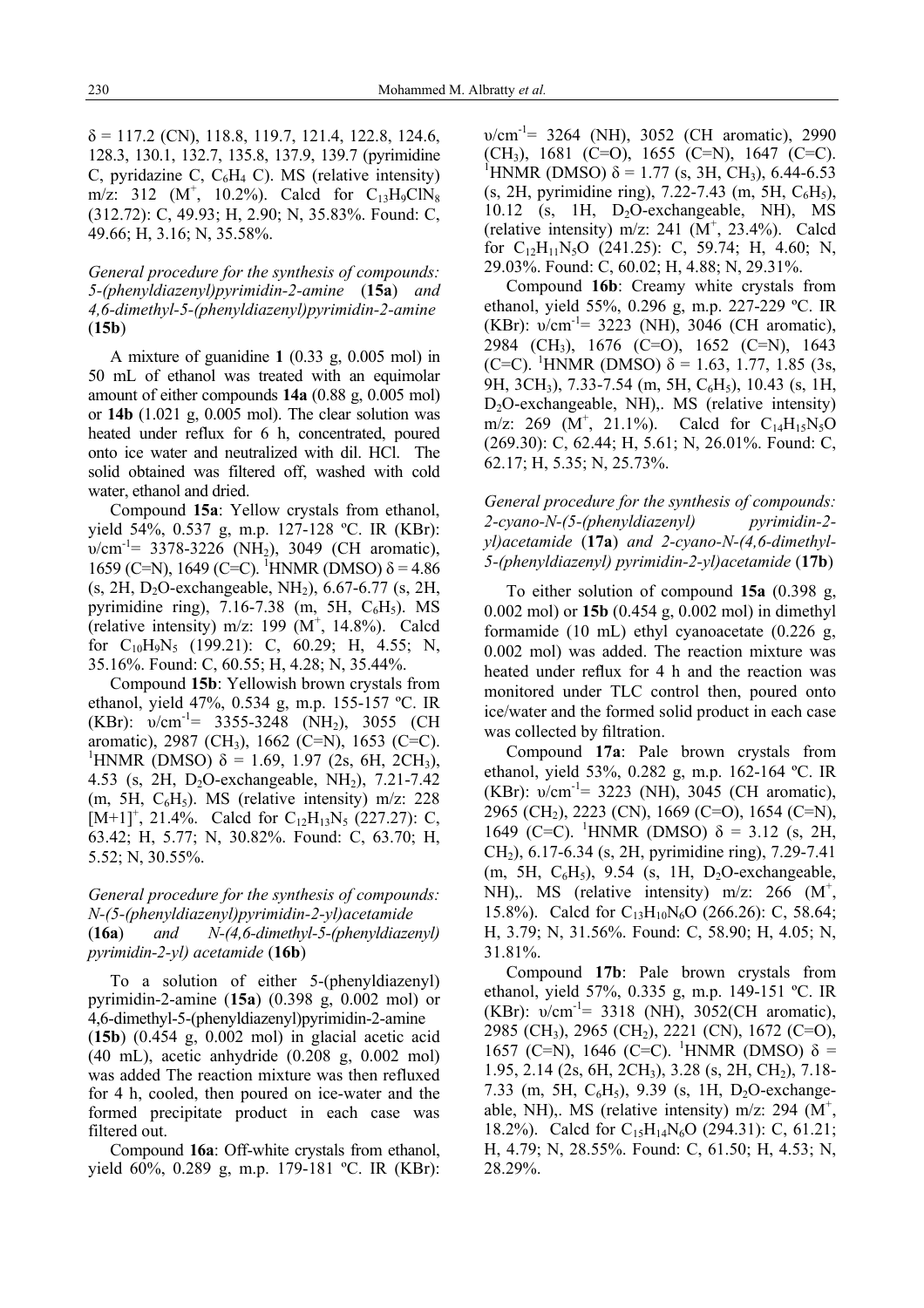*General procedure for the synthesis of compounds: 4,6-diamino-2-oxo-1-(5-(phenyldiazenyl)pyrimidin-2-yl)-1,2-dihydropyridine-3-carbonitrile* (**18a**)*, 4,6-diamino-1-(4,6-dimethyl-5-(phenyldiazenyl) pyrimidin-2-yl)-2-oxo-1,2-dihydro- pyridine -3 carbonitrile* (**18b**)*, 4-amino-6-hydroxy-2-oxo-1-(5- (phenyldiazenyl) pyrimidin-2-yl)-1,2-dihydropyridine-3-carbonitrile* (**18c**) *and 4-amino-1-(4,6 dimethyl-5-(phenyldiazenyl)pyrimidin-2-yl)-6-hydroxy-2-oxo-1,2-dihydropyridine-3-carbonitrile* (**18d**)

To a solution of either compound **17a** (0.266 g, 0.001 mol) or **17b** (0.294 g, 0.001 mol) in 1,4 dioxane (50 mL) containing trimethylamine (0.5 mL) either malononitrile (**2a**) (0.066 g 0.001 mol) or ethyl cyanoacetate (**2b**) (0.113 g, 0.001 mol) was added. The reaction mixture was heated under reflux for 6 h then, poured onto ice/water containing few drops of hydrochloric acid and the formed solid product in each case was collected by filtration.

Compound **18a**: Brown crystals from ethanol, yield 61%, 0.202 g, m.p. 207-209 ºC. IR (KBr):  $v/cm^{-1}$ = 3344-3276 (2NH<sub>2</sub>), 3049 (CH aromatic), 2227 (CN), 1667 (C=O), 1652 (C=N), 1645 (C=C). <sup>1</sup>HNMR (DMSO) δ = 4.22-4.56 (2s, 4H, D<sub>2</sub>Oexchangeable,  $2NH_2$ ),  $6.11-6.75$  (3s, 3H, pyrimidine ring, pyridine ring), 7.22-7.51 (m, 5H, C<sub>6</sub>H<sub>5</sub>). <sup>13</sup>C NMR:  $\delta$  = 114.2 (CN), 115.8, 117.4, 120.3, 122.8, 124.1, 127.2, 129.5, 131.4, 133.2, 134.8, 136.7, 137.3, 138.6 (pyrimidine C, pyridine C,  $C_6H_5$  C), 163.4 (C=O). MS (relative intensity) m/z: 332 ( $M^+$ , 28.3%). Calcd for C<sub>16</sub>H<sub>12</sub>N<sub>8</sub>O (332.32): C, 57.83; H, 3.64; N, 33.72%. Found: C, 57.61; H, 3.91; N, 33.44%.

Compound **18b**: Brown crystals from ethanol, yield 57%, 0.205 g, m.p. 214-216 ºC. IR (KBr):  $v/cm^{-1}$ = 3376-3233 (2NH<sub>2</sub>), 3056 (CH aromatic), 2988, 2983 (2CH3), 2229 (CN), 1669 (C=O), 1655 (C=N), 1646 (C=C). <sup>1</sup>HNMR (DMSO)  $\delta = 1.74$ , 1.93 (2s, 6H, 2CH<sub>3</sub>), 4.47-4.69 (2s, 4H, D<sub>2</sub>Oexchangeable,  $2NH<sub>2</sub>$ ), 6.23 (s, 1H, pyridine ring), 7.38-7.64 (m, 5H,  $C_6H_5$ ). <sup>13</sup>C NMR:  $\delta$  = 22.3, 24.7 (2CH3), 112.7 (CN), 116.2, 117.9, 120.8, 121.7, 123.4, 125.5, 128.2, 130.7, 132.6, 134.3, 136.9, 137.6, 138.3 (pyrimidine C, pyridine C,  $C_6H_5$  C), 167.1 (C=O). MS (relative intensity) m/z: 360 ( $M^+$ , 31.4%). Calcd for  $C_{18}H_{16}N_8O$  (360.37): C, 59.99; H, 4.48; N, 31.09%. Found: C, 59.72; H, 4.77; N, 31.35%.

Compound **18c**: Brown crystals from ethanol, yield 52%, 0.173 g, m.p. 240-242 ºC. IR (KBr):  $v/cm^{-1}$  = 3412-3354 (OH, NH<sub>2</sub>), 3058 (CH aromatic), 2224 (CN), 1663 (C=O), 1650 (C=N),

1642 (C=C). <sup>1</sup>HNMR (DMSO) δ = 4.28-4.53 (s, 2H, D2O-exchangeable, NH2), 6.32-6.56 (3s, 3H, pyrimidine ring, pyridine ring), 7.17-7.39 (m, 5H,  $C_6H_5$ ), 9.84 (s, 1H, D<sub>2</sub>O-exchangeable, OH) . <sup>13</sup>C NMR:  $\delta$  = 117.2 (CN), 118.6, 119.4, 120.8, 122.3, 123.8, 125.7, 128.1, 130.7, 132.5, 134.3, 136.3, 137.8, 139.2, 140.4 (pyrimidine C, pyridine C,  $C_6H_5 C$ , 164.9 (C=O). MS (relative intensity) m/z: 333 ( $M^+$ , 24.5%). Calcd for C<sub>16</sub>H<sub>11</sub>N<sub>7</sub>O<sub>2</sub> (333.30): C, 57.66; H, 3.33; N, 29.42%. Found: C, 57.93; H, 3.60; N, 29.64%.

Compound **18d**: Brown crystals from ethanol, yield 63%, 0.227 g, m.p. 197-199 ºC. IR (KBr):  $v/cm^{-1}$ = 3433-3322 (OH, NH<sub>2</sub>), 3056 (CH aromatic), 2990, 2982 (2CH<sub>3</sub>), 2227 (CN), 1672  $(C=O)$ , 1655  $(C=N)$ , 1643  $(C=C)$ . <sup>1</sup>HNMR (DMSO)  $\delta$  = 2.06, 2.16 (2s, 6H, 2CH<sub>3</sub>), 4.42-4.55  $(s, 2H, D<sub>2</sub>O-exchangeable, NH<sub>2</sub>)$ , 6.47 (s, 1H, pyridine ring), 7.33-7.58 (m, 5H,  $C_6H_5$ ), 9.48 (s, 1H, D<sub>2</sub>O-exchangeable, OH) . <sup>13</sup>C NMR:  $\delta$  = 18.3, 21.6 (2CH3), 115.6 (CN), 117.3, 119.2, 120.6, 122.9, 123.7, 124.5, 127.1, 129.6, 131.4, 133.2, 135.4, 137.2, 139.5, 140.7 (pyrimidine C, pyridine C,  $C_6H_5$ , C), 169.2 (C=O). MS (relative intensity) m/z: 361 (M<sup>+</sup>, 22.6%). Calcd for C<sub>18</sub>H<sub>15</sub>N<sub>7</sub>O<sub>2</sub> (361.36): C, 59.83; H, 4.18; N, 27.13%. Found: C, 59.66; H, 4.36; N, 27.41%.

*General procedure for the synthesis of compounds: 4,6-dimethyl-2-oxo-1-(5-*

*(phenyldiazenyl)pyrimidin-2-yl)-1,2 dihydropyridine-3-carbonitrile* (**20a**)*, 1-(4,6 dimethyl-5-(phenyldiazenyl)pyrimidin-2-yl)-4,6 dimethyl-2-oxo-1,2-dihydropyridine-3-carbonitrile*  (**20b**)*, 6-hydroxy-4-methyl-2-oxo-1-(5-(phenyldiazenyl) pyrimidin-2-yl)-1,2-dihydropyridine-3-carbonitrile*  (**20c**) *and 1-(4,6-dimethyl-5-(phenyldiazenyl) pyrimidin-2-yl)-6-hydroxy-4-methyl-2-oxo-1,2 dihydropyridine-3-carbonitrile* (**20d**)

To a solution of either compound **17a** (0.266 g, 0.001 mol) or **17b** (0.294 g, 0.001 mol) in 1,4 dioxane (50 mL) containing trimethylamine (0.5 mL), either acetylacetone (**19a**) (0.1 g, 1 mmol) or ethyl acetoacetate (**19b**) (0.130 g, 1 mmol) was added. The reaction mixture in each case was heated under reflux for 5 h., then poured onto ice/water containing few drops of hydrochloric acid and the formed solid product was collected by filtration.

Compound **20a**: Creamy white crystals from ethanol, yield 65%, 0.215 g, m.p. 177-179 ºC. IR (KBr):  $v/cm^{-1}$ = 3056 (CH aromatic), 2988 (CH<sub>3</sub>), 2229 (CN), 1671 (C=O), 1655 (C=N), 1649 (C=C).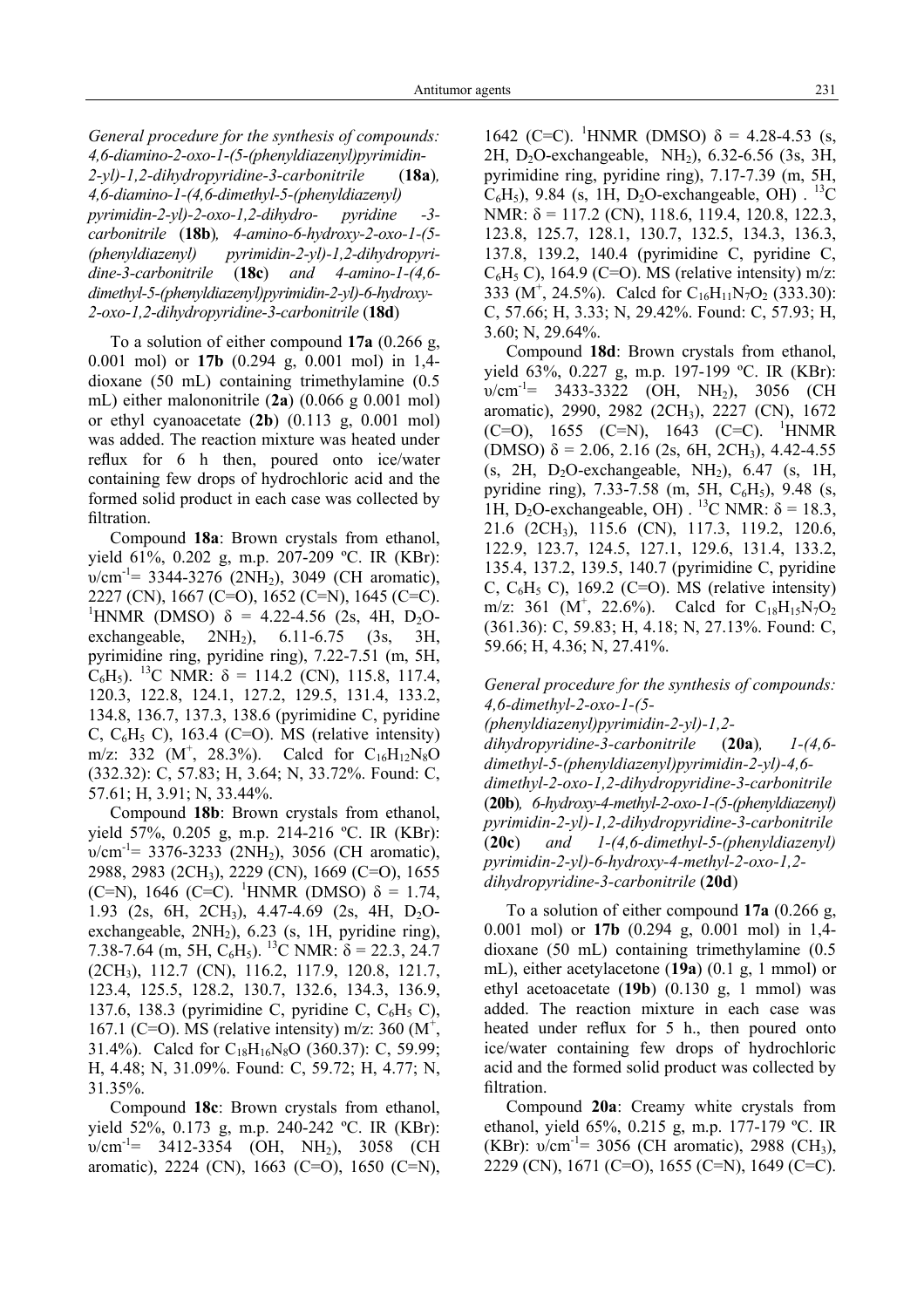<sup>1</sup>HNMR (DMSO) δ = 1.65-1.77 (2s, 6H, 2CH<sub>3</sub>), 6.33-6.53 (3s, 3H, pyrimidine ring, pyridine ring), 7.11-7.28 (m, 5H,  $C_6H_5$ ). <sup>13</sup>C NMR:  $\delta$  = 18.9, 24.0 (2CH3), 119.1 (CN), 121.2, 122.3, 125.4, 128.2, 130.2, 131.9, 134.7, 142.2, 146.5, 150.5, 151.6, 157.4, 158.5 (pyrimidine C, pyridine C,  $C_6H_5$  C), 161.3 (C=O). MS (relative intensity) m/z: 330 ( $M^+$ , 21.5%). Calcd for  $C_{18}H_{14}N_6O$  (330.34): C, 65.44; H, 4.27; N, 25.44%. Found: C, 65.18; H, 3.99; N, 25.72%.

Compound **20b**: Off white crystals from ethanol, yield 63%, 0.226 g, m.p. 102-104 ºC. IR (KBr):  $v/cm^{-1}$ = 3051 (CH aromatic), 2992 (CH<sub>3</sub>), 2222 (CN), 1663 (C=O), 1651 (C=N), 1644 (C=C). <sup>1</sup>HNMR (DMSO) δ = 1.65-2.17 (4s, 12H, 4CH<sub>3</sub>), 6.48 (s, 1H, pyridine ring), 7.18-7.43 (m, 5H,  $C_6H_5$ ). <sup>13</sup>C NMR:  $\delta$  = 18.2, 19.6, 20.3, 21.5 (4CH3), 117.2 (CN), 118.9, 119.6, 120.8, 121.7, 122.4, 124.3, 126.8, 128.2, 130.5, 131.7, 133.6, 135.7, 137.4 (pyrimidine C, pyridine C,  $C_6H_5$  C), 160.9 (C=O). MS (relative intensity) m/z: 358 ( $M^+$ , 27.6%). Calcd for  $C_{20}H_{18}N_6O$  (358.40): C, 67.02; H, 5.06; N, 23.45%. Found: C, 67.22; H, 5.33; N, 23.70%.

Compound **20c**: Faint brown crystals from ethanol, yield 55%, 0.182 g, m.p. 108-110 ºC. IR (KBr):  $v/cm^{-1}$ = 3387-3224 (OH), 2985 (CH<sub>3</sub>), 3052 (CH aromatic), 2223 (CN), 1661 (C=O), 1647 (C=N), 1642 (C=C). <sup>1</sup>HNMR (DMSO)  $\delta$  = 1.86 (s, 3H, CH3), 6.44-6.65 (3s, 3H, pyrimidine ring, pyridine ring), 7.13-7.48 (m, 5H,  $C_6H_5$ ), 9.22 (s, 1H, D<sub>2</sub>O-exchangeable, OH)  $^{13}$ C NMR:  $\delta = 19.5$ (CH3), 115.8 (CN), 117.6, 118.3, 119.6, 121.1, 123.1, 125.3, 126.8, 130.3, 131.8, 133.2, 134.1, 136.3, 138.2, 140.5 (pyrimidine C, pyridine C,  $C_6H_5 C$ , 161.4 (C=O). MS (relative intensity) m/z: 332 ( $M^+$ ,15.5%). Calcd for C<sub>17</sub>H<sub>12</sub>N<sub>6</sub>O<sub>2</sub> (332.32): C, 61.44; H, 3.64; N, 25.29%. Found: C, 61.19; H, 3.91; N, 25.54%.

Compound **20d**: Brown crystals from ethanol, yield 62%, 0.223 g, m.p. 155-157 ºC. IR (KBr):  $v/cm^{-1}$ = 3366-3231 (OH), 2986 (CH<sub>3</sub>), 3056 (CH aromatic), 2226 (CN), 1663 (C=O), 1649 (C=N), 1643 (C=C). <sup>1</sup>HNMR (DMSO) δ = 1.63-2.12 (3s, 9H, 3CH3), 6.49 (s, 1H, pyridine ring), 7.17-7.36 (m, 5H,  $C_6H_5$ ), 8.85 (s, 1H, D<sub>2</sub>O-exchangeable, OH). <sup>13</sup>C NMR:  $\delta$  = 16.8, 18.3, 19.5 (3CH<sub>3</sub>), 112.9 (CN), 118.2, 119.5, 120.6, 121.7, 122.8, 124.3, 126.4, 128.7, 130.9, 131.6, 133.5, 135.4, 137.2, 140.1 (pyrimidine C, pyridine C,  $C_6H_5$  C), 162.7 (C=O). MS (relative intensity) m/z: 360  $(M^{\dagger}, 19.2\%)$ . Calcd for C<sub>19</sub>H<sub>16</sub>N<sub>6</sub>O<sub>2</sub> (360.37): C, 63.32; H, 4.48; N, 23.32%. Found: C, 63.60; H, 4.21; N, 23.51%.

#### *Antitumor activity tests*

The reagents and chemicals that are used for antitumor activity tests will be described as follow, dimethyl sulfoxide (DMSO), penicillin, streptomycin, doxorubicin and sulforhodamine B (SRB) were provided from Sigma Chemical Co. (USA). L-Glutamine and fetal bovine serum (FBS) were purchased from Gibco Invitrogen Co. (UK). RPMI-1640 medium was from Cambrex (USA).

The three different human tumor cell lines that were used for such test are SF-268 (CNS cancer), MCF-7 (breast adenocarcinoma) and NCI-H460 (non-small cell lung cancer). The MCF-7 was afforded from the European Collection of Cell Cultures (ECACC, Salisbury, UK) and NCI-H460, normal fibroblast cells (WI-38), SF-268 were kindly provided by the National Cancer Institute (NCI, Cairo, Egypt).

They grew as monolayers and were routinely maintained in RPMI-1640 medium supplemented with  $5\%$  heat-inactivated FBS, 2 mmol  $L^{-1}$ glutamine and antibiotics (penicillin 100 Um  $L^{-1}$ and streptomycin 100  $\mu$ gm L<sup>-1</sup>), at 37 °C in a humidified atmosphere containing  $5\%$  CO<sub>2</sub>. Exponentially growing cells were obtained by plating  $1.5 \times 10^5$  cell mL<sup>-1</sup> for MCF-7 and SF-268 and  $0.75 \times 10^4$  cell mL<sup>-1</sup> for NCI-H460, followed by 24 h of incubation. The effect of the vehicle solvent (DMSO) on the growth of these cell lines was evaluated in all the experiments by exposing untreated control cells to the maximum concentration (0.5%) of DMSO used in each assay.

## *Tumor cell growth assay*

The effects on the *in vitro* growth of human tumor cell lines were evaluated on the synthesized compounds **3a**,**b**-**20a**,**b**,**c**,**d** according to the procedure described by the National Cancer Institute  $(NCI, USA)$ , <sup>16</sup> that uses the proteinbinding dye sulforhodamine B to assess cell growth. Exponentially growing cells in 96-well plates were then exposed for 48 h to five serial concentrations of each compound starting from a maximum concentration of 150  $\mu$ moL<sup>-1</sup>. Following this exposure period, adherent cells were fixed, washed and stained. The bound stain was dissolved in dimethylsulfoxide and then the absorbance was measured at 492 nm in a plate reader (Power wave XS, Bio-Tek Instruments, USA). For each test compound and cell line, a dose-response curve was obtained and the growth inhibition of  $50\%$  ( $GI<sub>50</sub>$ ) (corresponding to the concentration of the compound that inhibited 50% of the net cell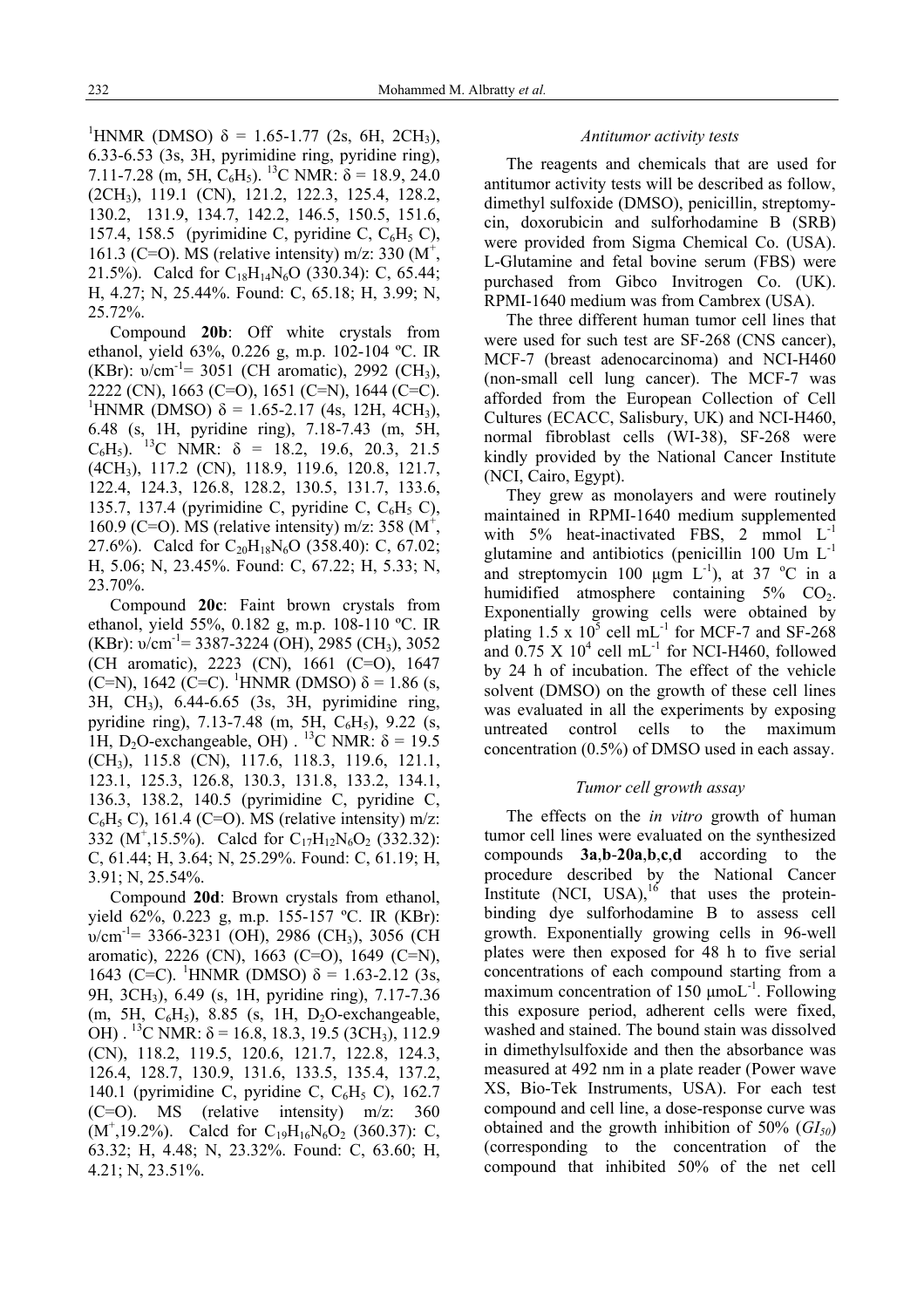growth) was calculated as described elsewhere. $17$ Doxorubicin was used as a positive control test and it was examined in the same condition.

#### **RESULTS AND DISCUSSION**

#### **Chemistry**

All the synthesized compounds are new except compounds  $3a,b^{18,19}$  and  $15a,b.^{20}$  The syntheses of the newly heterocyclic compounds, pyridine and pyridazine derivatives in this study are depicted in Schemes 1-3. The establishment of these structures was based on analytical and spectral data.

Guanidine-based functional groups occur in many different chemical reactions aimed to synthesis of heterocyclic compounds, thus the reaction of guanidine **(1)** with either malononitrile (**2a**) or ethylcyanoacetate (**2b**) produced pyrimidine derivatives **3a**,**b**, the structure of compounds **3a**,**b** were verified by analytical and spectral data. Also, guanidine (**1**) was reacted with arylhydrazone derivatives **4a**,**b**,**c**,**d** to form aryldiazenylpyrimidine derivatives **5a**,**b**,**c**,**d**. The of compounds **5a**,**b**,**c**,**d** were established applying analytical and spectral data, in compound **5a** <sup>1</sup> HNMR spectrum indicated the presence of three singlets, D<sub>2</sub>O-exchangeable at  $\delta$  $= 4.22, 4.63, 4.91$  ppm which indicate the presence of  $3NH_2$  groups, multiplet at  $\delta = 6.87 - 7.23$  ppm corresponding to 5H of phenyl group. Furthermore, the 13C NMR spectrum revealed eight signals at  $\delta = 122.3, 125.4, 126.8, 129.2, 131.1, 134.1, 135.3,$ 137.2, 138.8, 140.5 ppm for the pyrimidine ring and benzene ring. In addition to, the reaction of guanidine (**1**) with either compounds **6a** or **6b** afforded pyridopyrimidine derivatives **7a**,**b**, where compounds **8a**,**b** were rolled out as IR spectra indicates the absence of stretching vibration bands of CN groups in compounds **7a**,**b** (Scheme 1).

Furthermore, pyridopyrimidine derivative **10**  was produced through the reaction of guanidine (**1**) with malononitrile dimer (**9)**. The structure of compound **10** was proved using analytical and spectral data,  $\frac{1}{1}$ HNMR spectrum showed the presence of four singlets,  $D_2O$ -exchangeable at  $\delta = 4.18, 4.66, 4.92, 5.37$  ppm which indicate the presence of  $4NH_2$  groups, singlet at  $\delta = 6.73$  ppm corresponding to 1H of fused pyridine ring. In addition to, the reaction of guanidine (**1**) with either arylhydrazonoderivatives **11a**,**b** or pyridazine derivatives **11c**,**d** were afforded either pyridopyrimidine derivatives **12a**,**b** or pyrimidopyridazine derivatives **13a**,**b** respectively. The structure of compounds **12a**,**b** and **13a**,**b** was

confirmed by analytical and spectral data, thus, 1 HNMR spectrum of compound **12a** showed the presence of four singlets,  $D_2O$ -exchangeable at  $\delta$  = 4.25, 4.78, 5.12, 5.66 ppm which indicate the presence of  $4NH_2$  groups, multiplet at  $\delta = 7.14$ -7.33 ppm corresponding to 5H of benzene ring. The  ${}^{13}$ C NMR spectrum indicated eleven signals at  $\delta$  = 117.3, 120.8, 122.7, 125.1, 127.2, 128.3, 130.5, 131.8, 133.6, 135.7, 136.9, 138.5, 140.4 ppm for the pyrimidine ring, pyridine ring and benzene ring. Moreover, <sup>1</sup>HNMR spectrum of compound **13a** showed the presence of two singlets,  $D_2O$ exchangeable at  $\delta = 4.34$ , 4.81 ppm which indicate the presence of  $2NH_2$  groups, multiplet at  $\delta = 7.22$ -7.47 ppm corresponding to 5H of benzene ring, singlet, D<sub>2</sub>O-exchangeable at  $\delta$  = 10.23 ppm which indicate the presence of NH group. Finally, the reaction of guanidine (**1**) with pheylhydrazonodicarbonyl derivatives **14a**,**b** yielded pyrimidine derivatives **15a**,**b**, these compounds **15a**,**b** were subjected to acylation afforded compounds **16a**,**b**. the elucidation of these structures was based on analytical and spectral data (Scheme 2). Either compounds **15a** or **15b** directed toward the reaction with ethylcyanoacetate (**2b**) to give compounds **17a**,**b**, the structure of these compounds was established by analytical and spectral data. Compounds **17a**,**b** underwent cyclization via the reaction with either malononitrile (**2a**) or ethylcyanoacetate (**2b**) affording compounds **18a**,**b**,**c**,**d**. The elucidation of the structure of compounds **18a**,**b**,**c**,**d** were confirmed, <sup>1</sup> HNMR spectrum of compound **18a** presented the presence of two singlets, D<sub>2</sub>O-exchangeable at  $\delta$  = 4.22-4.56 ppm which indicate the presence of  $2NH<sub>2</sub>$  groups, three singlets at  $\delta = 6.11 - 6.75$  ppm which indicate the presence of 3H groups of pyrimidine ring and pyridine ring, multiplet at  $\delta = 7.22 - 7.51$  ppm corresponding to 5H of benzene ring. Moreover, the mass spectrum revealed  $m/z$  at 333  $[M+1]^+$ ,  $m/z$  at 332  $\left[\dot{M}\right]^+$  and  $m/z$  at 77  $\left[C_6H_5\right]^+$  for the phenyl moiety. Also, compounds **17a**,**b** were pointed to react with either acetylacetone (**19a**) or ethylacetoacetate (**19b**) formed pyridopyrimidine derivatives **20a**,**b**,**c**,**d** respectively, the structure of compounds **20a**,**b**,**c**,**d** were confirmed by analytical and spectral data. 1 HNMR spectrum of compound **20a** presented the presence of two singlets at  $\delta$  = 1.65-1.77 ppm which indicate the presence of 2CH<sub>3</sub> groups, three singlets at  $\delta$  = 6.33-6.53 ppm which indicate the presence of 3H groups of pyrimidine ring and pyridine ring, multiplet at  $\delta = 7.11$ -7.28 ppm corresponding to 5H of benzene ring. The  $^{13}$ C NMR spectrum indicated two signals at  $\delta$  = 18.9, 24.0 ppm due to the presence of two methyl groups, one signal at  $\delta = 119.1$ indicates the presence of nitrile group, thirteen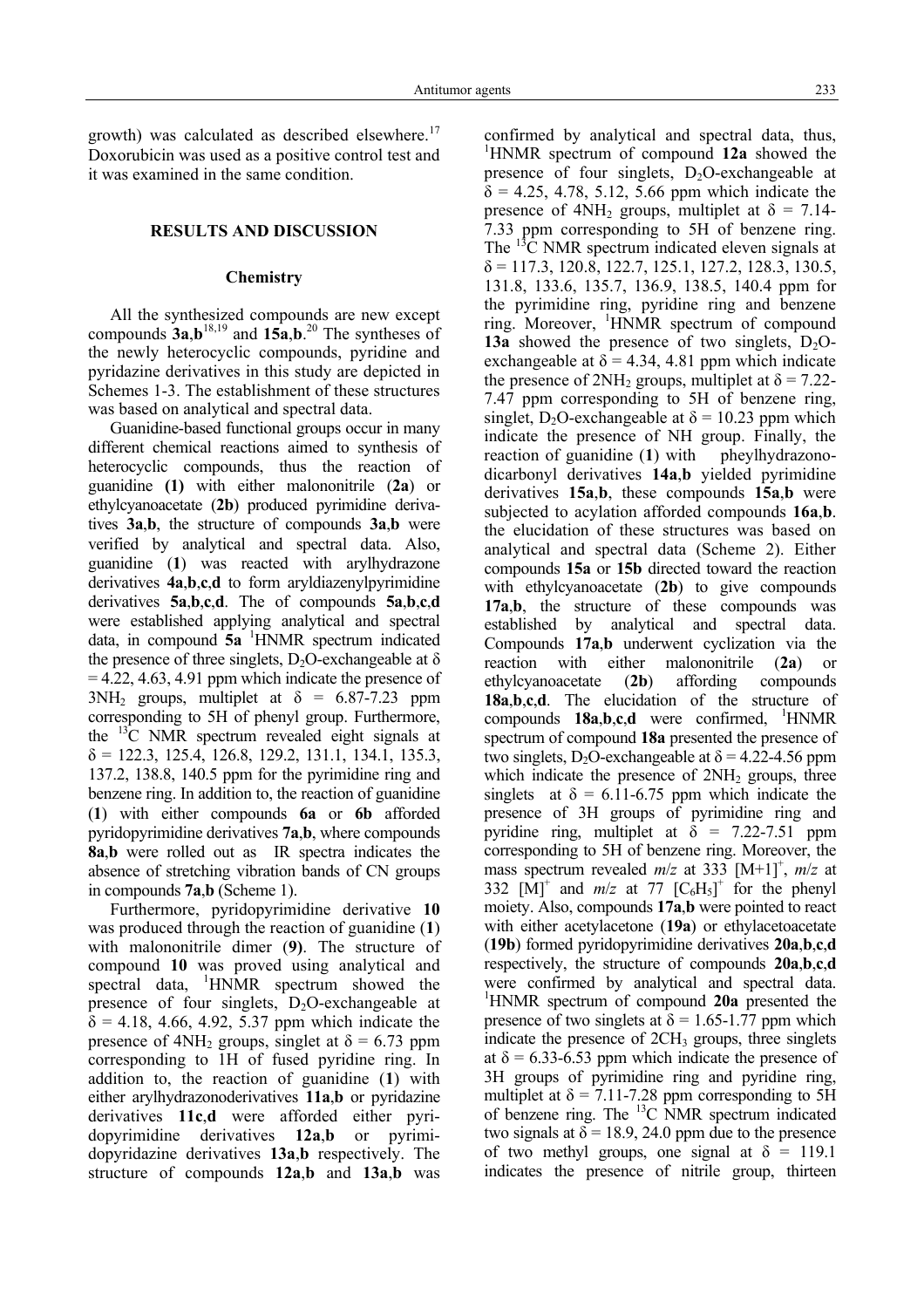signals at  $\delta = 121.2, 122.3, 125.4, 128.2, 130.2,$ 131.9, 134.7, 142.2, 146.5, 150.5, 151.6, 157.4, 158.5 ppm for the pyrimidine ring, pyridine ring and benzene ring and one signal at  $\delta = 161.3$  due to the presence of carbonyl group (Scheme 3).

#### **Effect on the growth of human tumor cell lines**

The inhibitory effect of compounds **3a**,**b-20a**,**b**,**c**,**d** was evaluated on the *in vitro* growth of three human tumor cell lines representing different tumor types, namely, breast adenocarcinoma (MCF-7), non-small cell lung cancer (NCI-H460) and CNS cancer (SF-268) after a continuous exposure for 48h. All of the tested compounds were able to inhibit the growth of the tested human tumor cell lines in a dose-dependent manner (data not shown). The **Table 1** results indicated that hydroxy-pyridopyrimidine derivative **18c** showed the highest inhibitory effect against all the three different tumor cell lines with respect to reference standard material (Doxorubicin). On the other hand, cyano-acetamidopyrimidine derivative **17a** showed the highest inhibitory effect against all the three tumor cell lines corresponding to the remaining synthesized compounds. Furthermore, diamino-pyridopyrimidine derivative **18a** showed moderate inhibitory effects against the three cancer cell lines. The remaining compounds **3a**,**b**, **5a**,**b**,**c**,**d**, **7a**,**b**, **10**, **12a**,**b**, **13a**,**b**, **15a**,**b**, **16a**,**b**, **17b**, **18b**,**d**,and **20a**,**b**,**c**,**d** showed a low growth inhibitory effect.

On comparing cyano-acetamidopyrimidine derivatives **17a**,**b** it was found that compound **17a** is more effective as antitumor active compound against three different cell lines, it may be due to the presence of free pyrimidine ring with no alkyl groups. On the other hand, pyridopyrimidine derivatives **18a**,**b**,**c**,**d**, it was clear that compound **18c** act as the most active one against the three different cell lines, it may be due to the presence of hydroxy group on pyridine ring in addition to the presence of free pyrimidine ring from any alkyl groups.

Also, comparing pyrimidine derivatives **3a**,**b**, **5a**,**b**,**c**,**d**, **15a**,**b**, **16a**,**b** it was found that compound **3b** act as the more effective one, that is may be due to the presence of hydroxy group with absent of arylhydrazenyl group, the remaining compounds **3a**, **5a**,**b**,**c**,**d**, **15a**,**b**, **16a**,**b** they are low effect against three different cell lines. Furthermore, comparing pyridopyrimidine derivatives **20a**,**b**,**c**,**d**, it was found that these compounds they are nearly has the same effect with low activity against the three different cell lines.

| Effect of compounds $3a,b-20a,b,c,d$ on the growth of three tumor cell |                  |                  |                  |                 |
|------------------------------------------------------------------------|------------------|------------------|------------------|-----------------|
| $GI_{50}$ (µmol $L^{-1}$ )                                             |                  |                  |                  |                 |
| Compd.                                                                 |                  |                  |                  |                 |
| No.                                                                    | $MCF-7$          | <b>NCI-H460</b>  | <b>SF-268</b>    | WI-38           |
| 3a                                                                     | $28.2 \pm 7.9$   | $19.8 \pm 3.6$   | $23.5 \pm 5.7$   | >100            |
| 3 <sub>b</sub>                                                         | $22.3 \pm 8.3$   | $27.5 \pm 6.3$   | $25.5 \pm 4.6$   | >100            |
| 5a                                                                     | $34.6 \pm 5.2$   | $33.1 \pm 5.7$   | $40.3 \pm 7.5$   | $65.5 \pm 11.7$ |
| <b>5b</b>                                                              | $42.2 \pm 8.2$   | $44.4 \pm 7.3$   | $40.1 \pm 7.3$   | na              |
| 5c                                                                     | $47.2 \pm 9.2$   | $52.3 \pm 8.4$   | $44.5 \pm 10.5$  | >100            |
| 5d                                                                     | $40.2 \pm 8.1$   | $42.1 \pm 9.4$   | $41.5 \pm 8.5$   | >100            |
| 7a                                                                     | $48.0 \pm 10.9$  | $42.2 \pm 9.7$   | $44.7 \pm 9.5$   | >100            |
| 7 <sub>b</sub>                                                         | $42.8 \pm 8.3$   | $43.1 \pm 7.5$   | $43.9 \pm 8.9$   | na              |
| 10                                                                     | $50.1 \pm 8.6$   | $42.2 \pm 6.4$   | $46.6 \pm 8.5$   | >100            |
| 12a                                                                    | $39.1 \pm 8.2$   | $35.2 \pm 6.4$   | $37.2 \pm 8.3$   | >100            |
| 12 <sub>b</sub>                                                        | $35.5 \pm 9.5$   | $39.2 \pm 8.1$   | $30.7 \pm 6.5$   | na              |
| 13a                                                                    | $39.1 \pm 10.2$  | $37.1 \pm 8.2$   | $32.8 \pm 9.1$   | $27.1 \pm 11.2$ |
| 13 <sub>b</sub>                                                        | $40.6 \pm 8.4$   | $41.9 \pm 7.2$   | $33.8 \pm 8.5$   | $25.4 \pm 10.2$ |
| 15a                                                                    | $37.2 \pm 8.5$   | $28.3 \pm 6.4$   | $26.1 \pm 8.9$   | >100            |
| 15 <sub>b</sub>                                                        | $29.3 \pm 7.8$   | $34.3 \pm 8.2$   | $31.9 \pm 10.2$  | >100            |
| 16a                                                                    | $29.2 \pm 8.8$   | $30.2 \pm 8.1$   | $38.1 \pm 8.5$   | >100            |
| 16b                                                                    | $28.5 \pm 7.9$   | $41.9 \pm 5.3$   | $33.7 \pm 6.5$   | >100            |
| 17a                                                                    | $1.4 \pm 0.06$   | $2.1 \pm 0.9$    | $1.1 \pm 0.5$    | >100            |
| 17 <sub>b</sub>                                                        | $25.7 \pm 5.5$   | $30.4 \pm 6.9$   | $32.8 \pm 8.5$   | na              |
| 18a                                                                    | $3.9 \pm 1.1$    | $2.5 \pm 1.2$    | $2.9 \pm 0.9$    | >100            |
| 18b                                                                    | $40.1 \pm 10.2$  | $43.5 \pm 11.7$  | $36.0 \pm 6.5$   | na              |
| 18c                                                                    | $0.05 \pm 0.02$  | $0.08 \pm 0.5$   | $0.09 \pm 0.03$  | >100            |
| 18d                                                                    | $44.1 \pm 12.2$  | $43.4 \pm 10.4$  | $34.8 \pm 7.9$   | na              |
| 20a                                                                    | $30.7 \pm 7.5$   | $42.4 \pm 8.4$   | $30.6 \pm 10.8$  | na              |
| 20 <sub>b</sub>                                                        | $44.7 \pm 8.5$   | $43.4 \pm 6.5$   | $29.8 \pm 12.5$  | na              |
| 20c                                                                    | $34.3 \pm 6.9$   | $32.1 \pm 5.7$   | $38.6 \pm 7.8$   | >100            |
| 20d                                                                    | $39.7 \pm 8.2$   | $37.4 \pm 9.9$   | $32.6 \pm 10.5$  | >100            |
| Doxorubicin                                                            | $0.03 \pm 0.008$ | $0.07 \pm 0.008$ | $0.09 \pm 0.007$ | >100            |

*Table 1*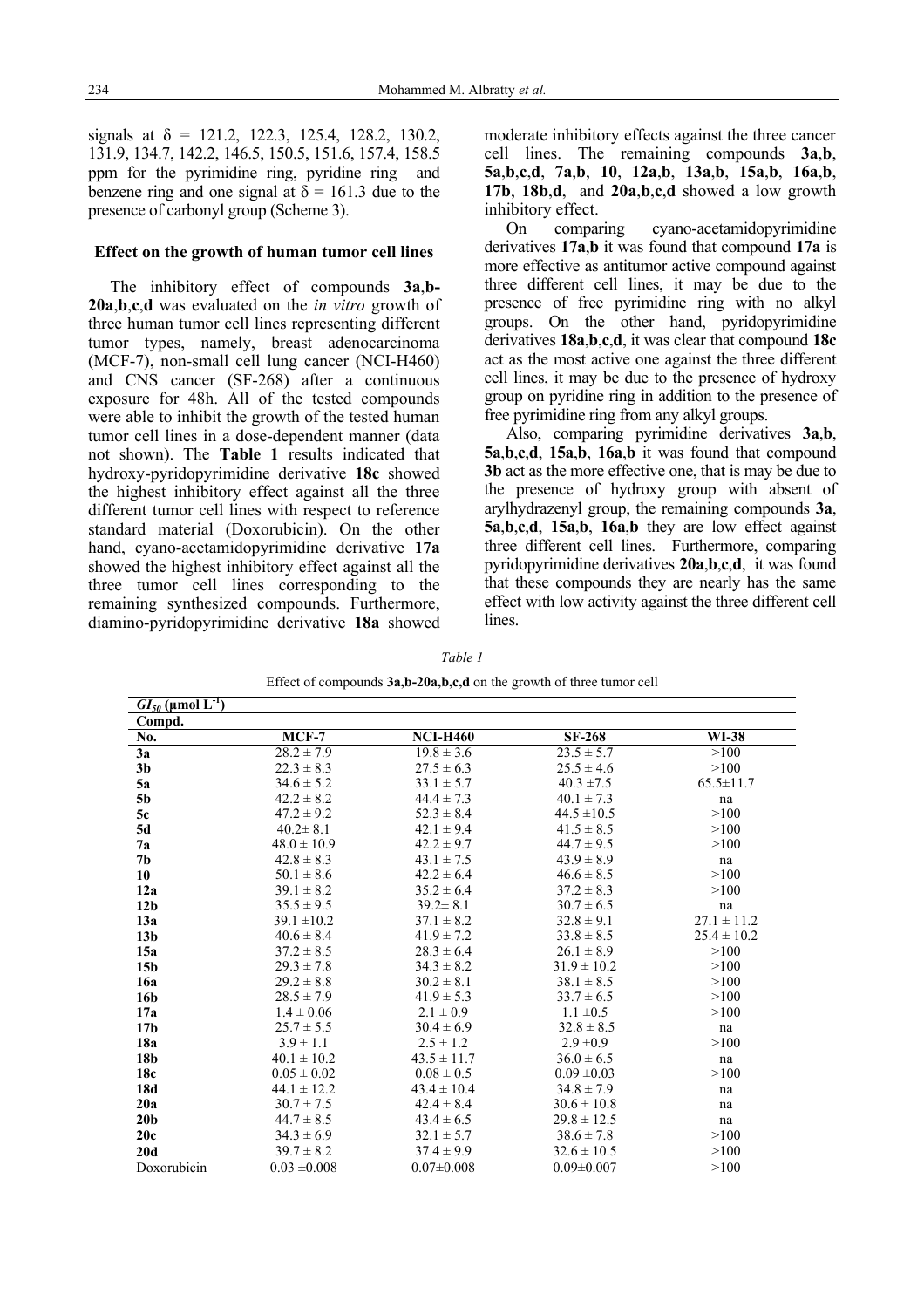

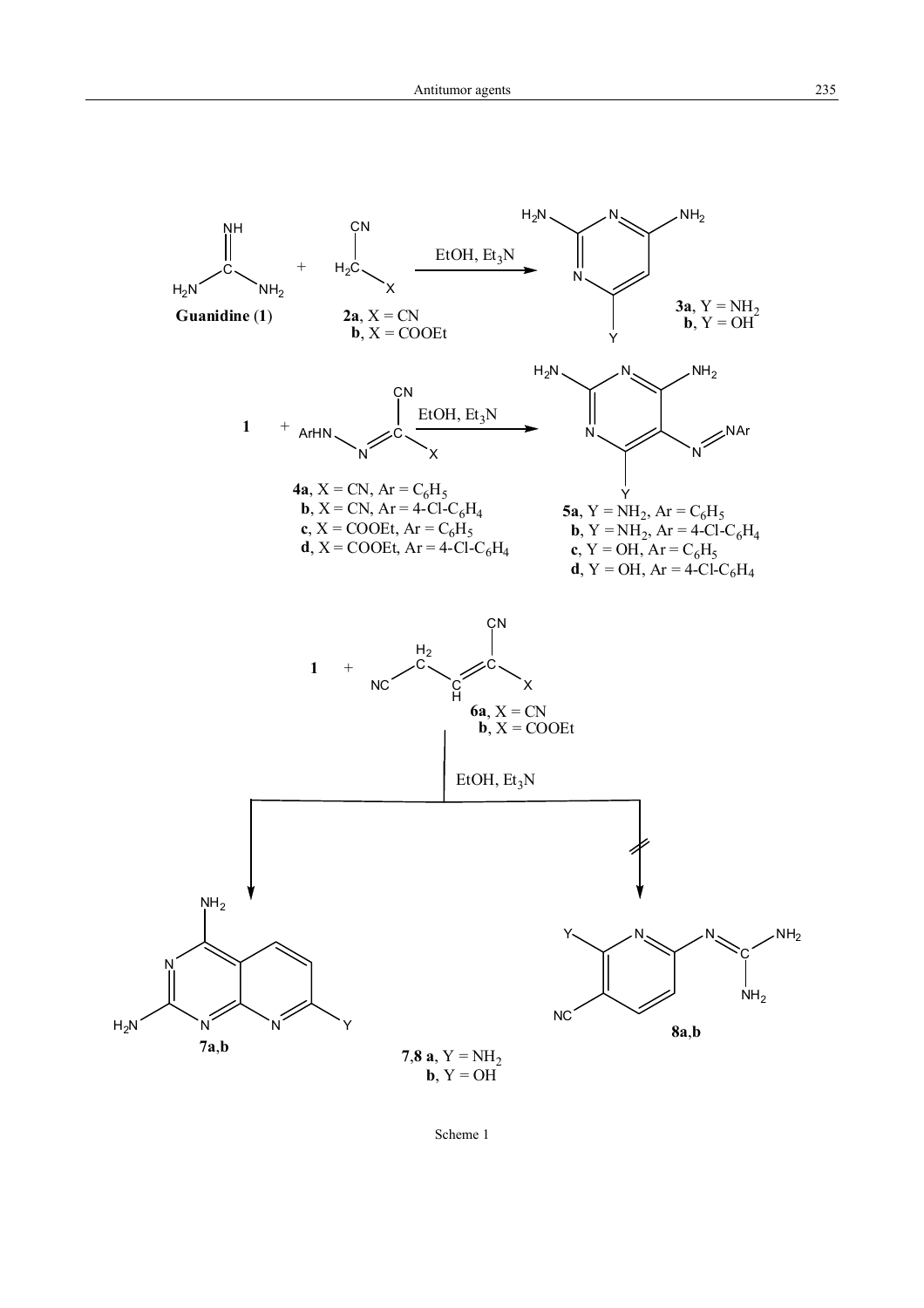

Scheme 2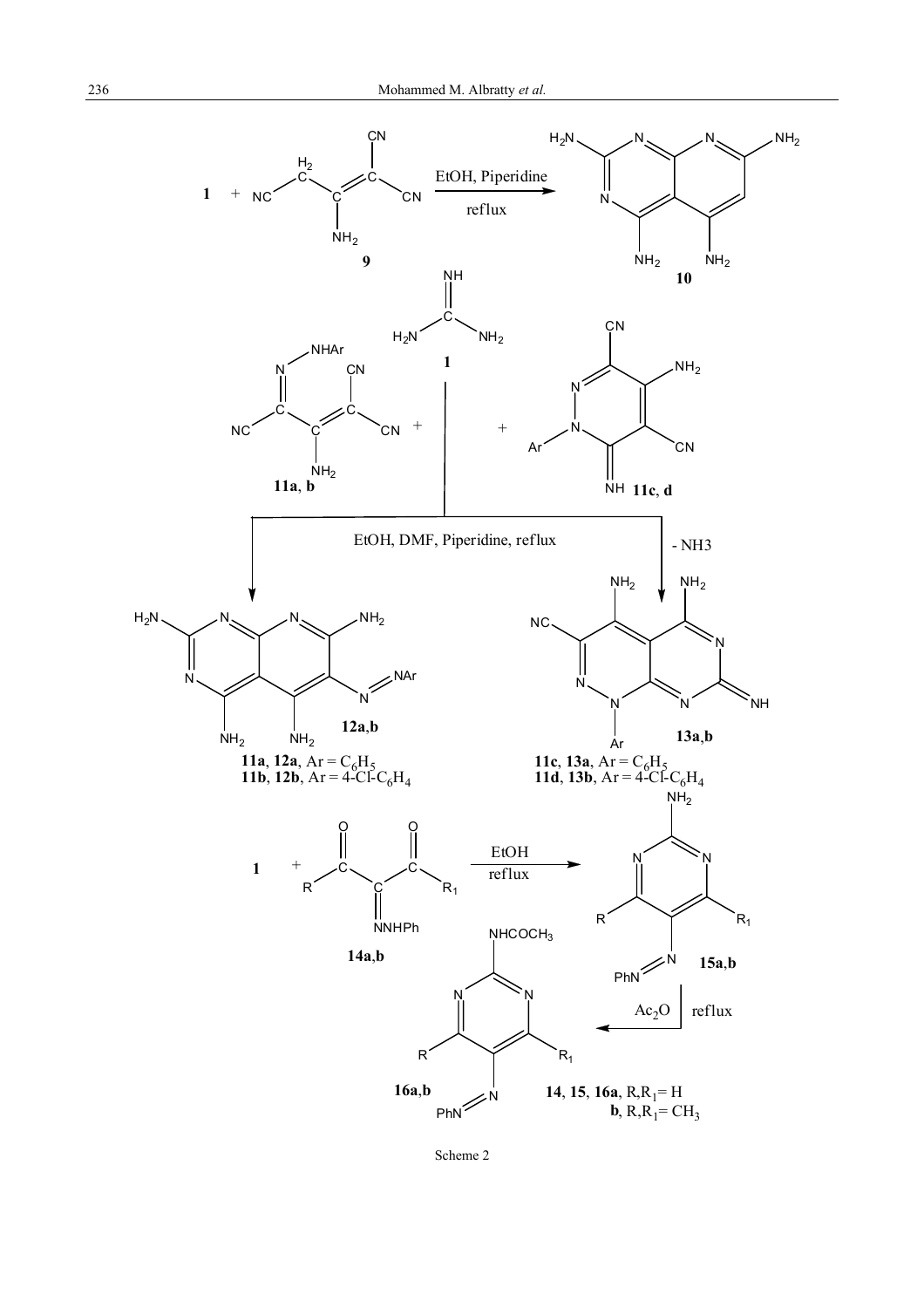